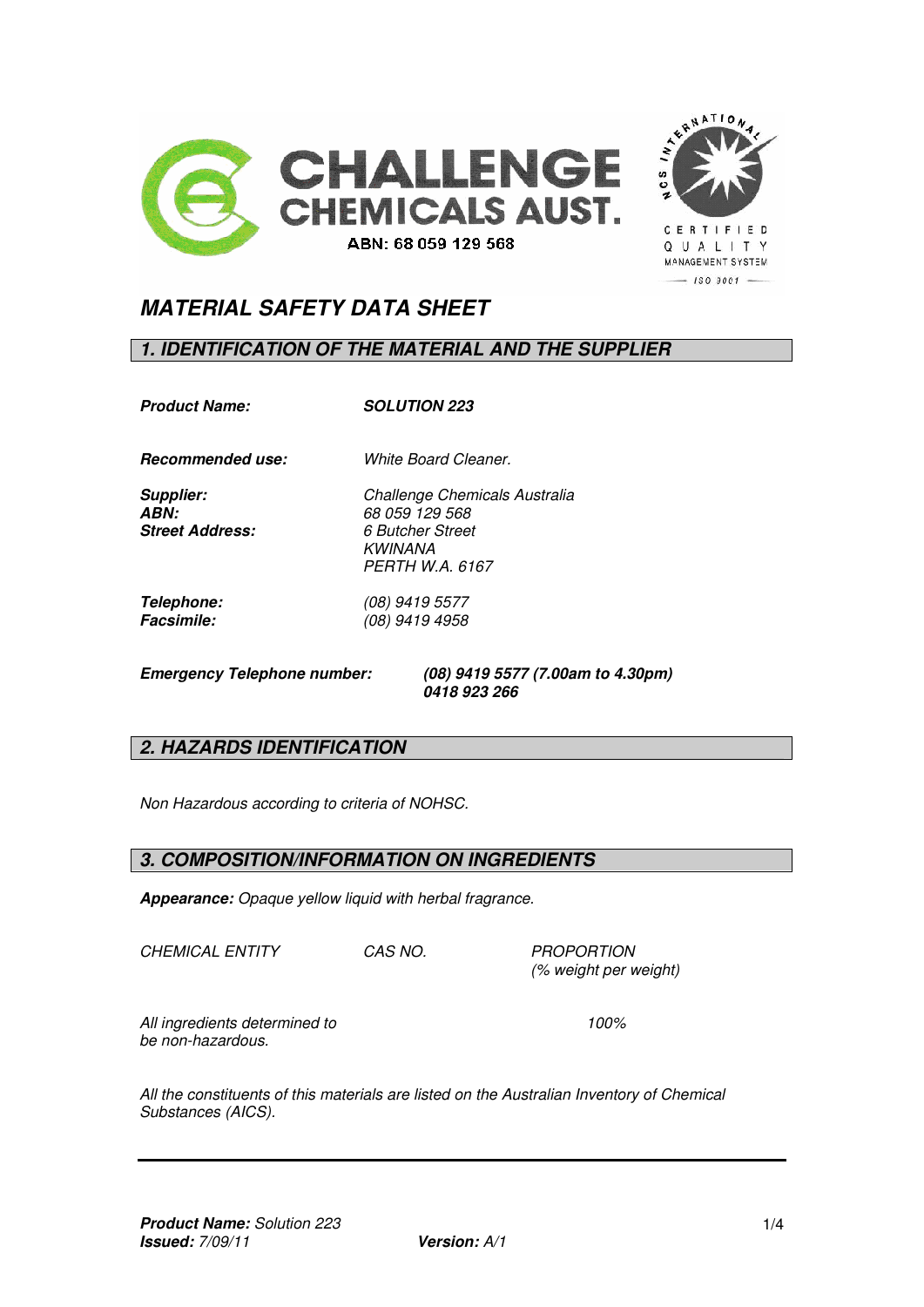# *MATERIAL SAFETY DATA SHEET*

*Hazard Classification: Non Dangerous Goods, Non Hazardous.* 

#### *4. FIRST AID MEASURES*

*Poison Information Centres in each State capital city can provide additional assistance for scheduled poisons. Ring 13 11 26.* 

*Ingestion: Immediately rinse mouth with water. Give water to drink. DO NOT induce vomiting. If vomiting occurs, place victim's face downwards, head lower than hips to prevent vomit entering lungs. Seek immediate medical assistance.* 

*Eye Contact: Immediately irrigate with copious quantities of water for at least 15 minutes. Eyelids to be held open. Seek medical assistance if irritation persists.* 

*Skin Contact: Wash contaminated skin with plenty of water. For gross contamination drench with water and remove clothing. Remove contaminated clothing and wash before re-use.* 

*Inhalation: No adverse effects when inhaled.* 

*Notes to physician: Treat symptomatically based on judgment of doctor and individual reaction of the patient.* 

#### *5. FIRE-FIGHTING MEASURES*

*Specific Hazards: None established for SOLUTION 223.* 

*Fire fighting further advice: Not combustible. In fire situations, keep containers cool with water drench or spray. Fire fighters to wear self-contained breathing apparatus if risk of exposure to vapour or products of combustion.* 

*Suitable extinguishing media: Water fog (or if unavailable fine water spray), foam, dry agent (carbon dioxide, dry chemical powder).* 

## *6. ACCIDENTAL RELEASE MEASURES*

*Slippery when spilt. Clear area of all unprotected personnel. Wear protective equipment to prevent skin and eye contamination. Contain using sand and soil – prevent runoff into drains and waterways. Use absorbent (soil or sand, inert material, vermiculite). Collect and seal in properly labeled containers for disposal. If contamination of sewers or waterways has occurred advise the local emergency services.* 

## *7. HANDLING AND STORAGE*

*Storage: Store in a cool dry place.* 

*Handling: Always wash hands after handling, prior to eating, drinking, smoking or going to the toilet.*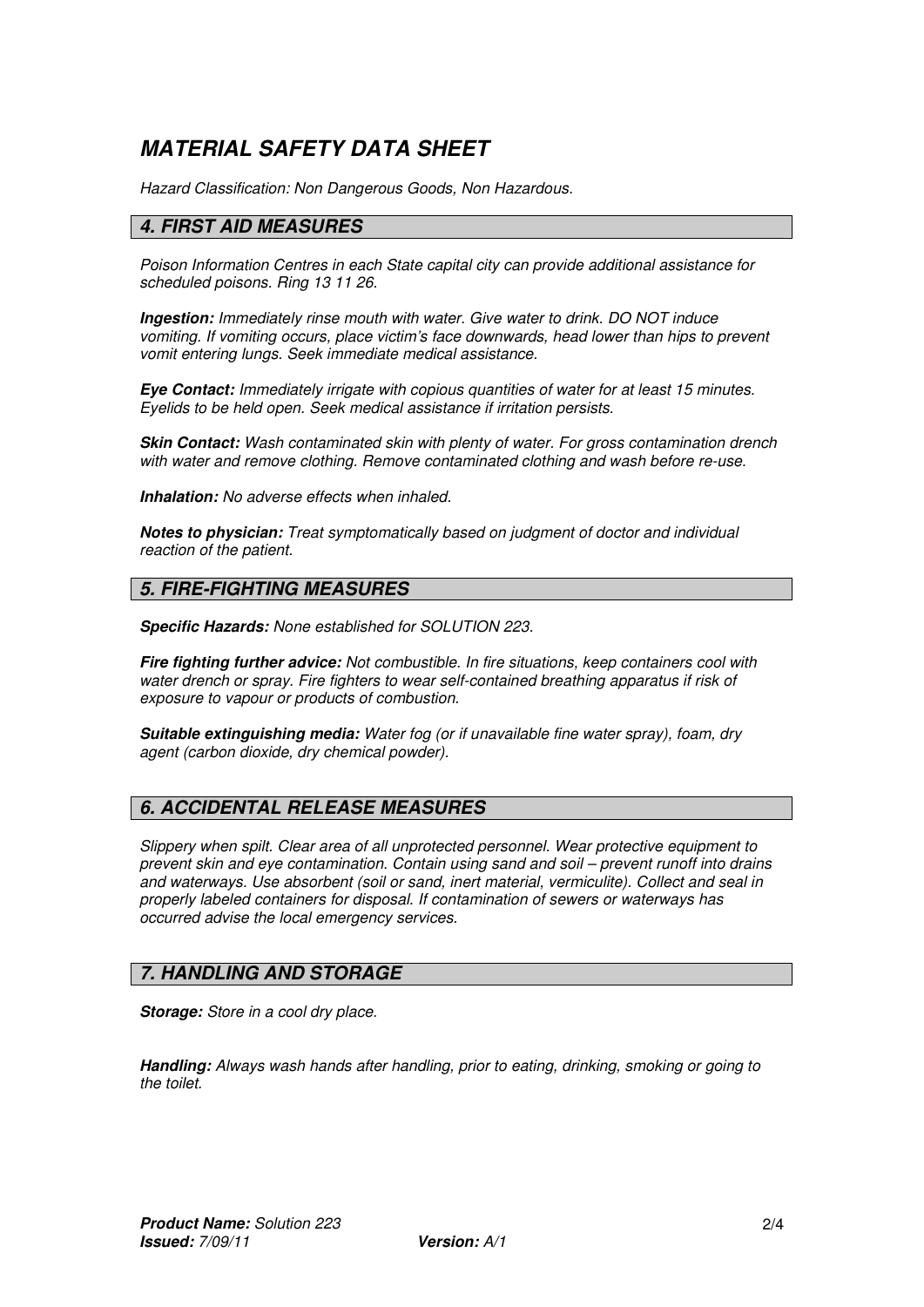# *MATERIAL SAFETY DATA SHEET*

#### *8. EXPOSURE CONTROLS / PERSONAL PROTECTION*

#### *National occupational exposure limits.*

*No value assigned for this specific material by the National Occupational Health and Safety Commission (Worksafe Australia)* 

*Engineering Measures: No specific requirements.* 

*Personal Protection Equipment: None required.* 

## *9. PHYSICAL AND CHEMICAL PROPERTIES*

*Form / Colour / Odour: Opaque yellow liquid with herbal fragrance.* 

*Rel Vapour Density: Not determined Boiling Point (C): 100<sup>o</sup>C Flash Point: Not applicable* Sublimation Point: Not determined<br>
Flammability Limits: Not applicable **Sublimation Point: Not determined** *Flammability Limits: Not applicable pH: 8.0 Autoignition Temp (C): Not applicable % Volatile by Volume: Not applicable Evaporation Rate: Not determined Solubility in Water: Yes* 

*Specific Gravity: 1.00 Melting Point (C): Not determined/applicable Decomp. Point (C): Not determined* 

#### *10. STABILITY AND REACTIVITY*

*Stability: Stable when stored as recommended.* 

*Compatibility: Avoid oxidizing agents.* 

## *11. TOXICOLOGICAL INFORMATION*

*Main Symptoms: No adverse health effects expected if the product is handled in accordance with this Safety Data Sheet and the product label. Symptoms that may arise if the product is mishandled are:* 

#### *Acute*

*Ingestion: Swallowing may result in nausea, vomiting, diarrhea and abdominal pain.* 

*Eye Contact: May cause slight and temporary eye irritation. Corneal injury is unlikely.* 

*Skin Contact: Repeated or prolonged skin contact may lead to irritation and dermatitis in some individuals.* 

*Inhalation: No adverse side effects are anticipated.* 

*Chronic: No data available.* 

*Toxicity Data: No data available.*